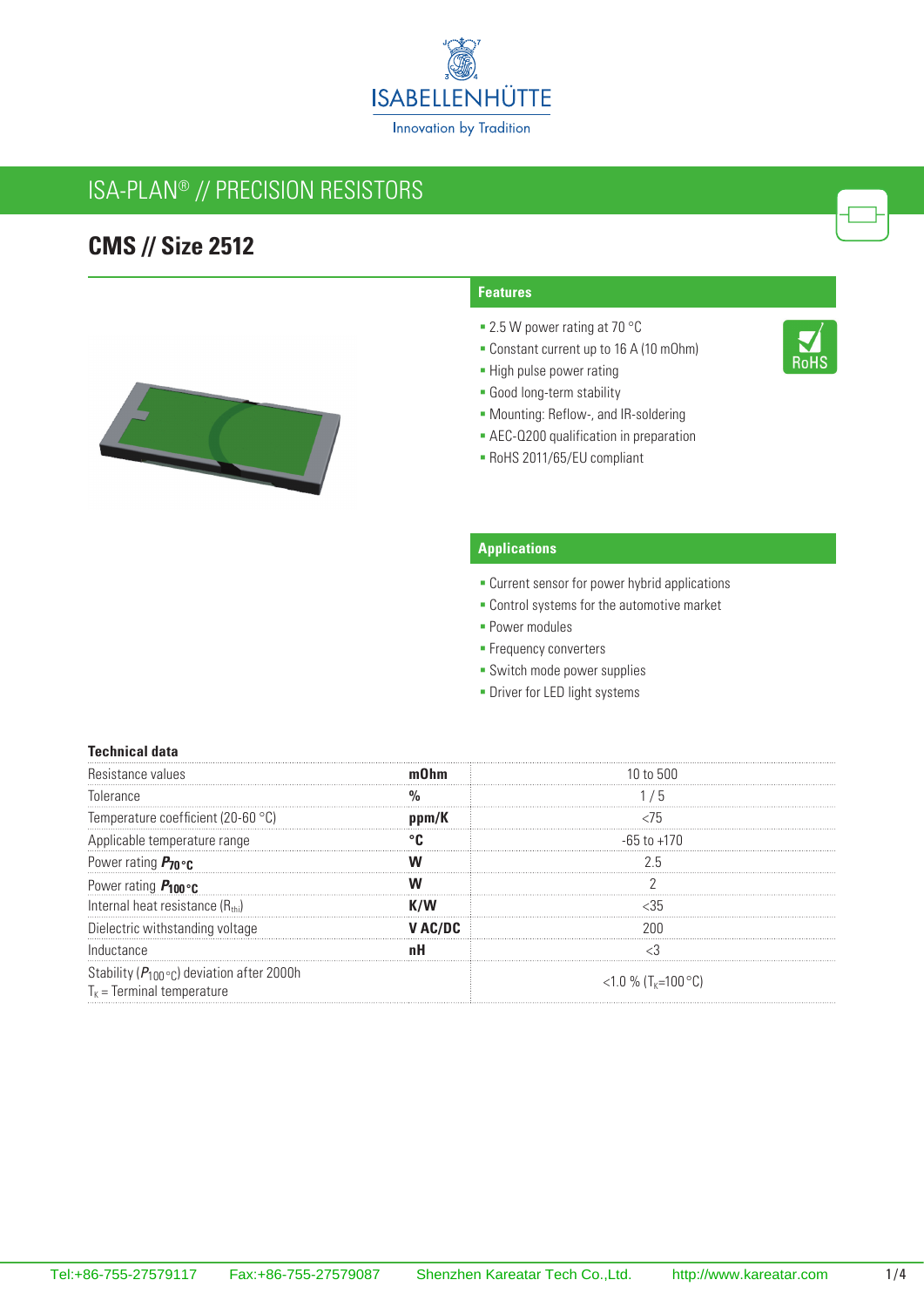# CMS // Size 2512

### **Recommended solder profile**

| Reflow- and IR-soldering |            |      |      |  |
|--------------------------|------------|------|------|--|
| Temperature              |            | 76L) | 255. |  |
| lime                     | <b>SAC</b> | peak |      |  |

#### **Tape and reel information**

| Specification    |            | DIN EN 60286-3 |
|------------------|------------|----------------|
| Tape width       | mm         |                |
| Reel size        | inch       |                |
| Parts per reel   | <b>DCS</b> | 9000           |
| Packaging weight |            | 539            |



### **Ordering code**

| CMS - R010 - 1.0                                                                                                                                                                                                                    |  |
|-------------------------------------------------------------------------------------------------------------------------------------------------------------------------------------------------------------------------------------|--|
| $\begin{bmatrix} \vdots & \vdots & \vdots \end{bmatrix}$ $\begin{bmatrix} \vdots & \vdots & \vdots \end{bmatrix}$ $\begin{bmatrix} \vdots & \vdots & \vdots \end{bmatrix}$ $\begin{bmatrix} \vdots & \vdots & \vdots \end{bmatrix}$ |  |
|                                                                                                                                                                                                                                     |  |
| <i>i</i> Type                                                                                                                                                                                                                       |  |

#### **Specification**

| <b>Parameters</b>            | <b>Test conditions</b>                            | <b>Specified values</b>              |
|------------------------------|---------------------------------------------------|--------------------------------------|
| Temperature Cycling          | 2000 cycles (-55 $\degree$ C to +150 $\degree$ C) | $+0.5%$                              |
| Low Temperature Storage      | ⊟-65 °C for 24 h                                  | $+0.1%$                              |
| Resistance to Soldering Heat | 260 °C for 10 sec / 8h steam aging                | $+0.3\%$                             |
| Moisture Resistance          | MIL-STD-202 method 106                            | $+0.3\%$                             |
| Mechanical Shock             | 100 g, 6 ms half sine                             | $+0.2%$                              |
| Vibration, High Frequency    | 10 g, 10-2000 Hz                                  | +በ 2 %                               |
| Operational Life             | 2000 h, $T_{\nu}$ max at rated power              | $\pm 1.0$ %, T <sub>r</sub> = 100 °C |
| High Temperature Exposure    | 2000 h / 170 °C                                   | $+1.0\%$                             |
|                              | +85 °C, 85 r.F., 1000 h, powered                  |                                      |

#### **Information**

| Product status                      | re-series                   |
|-------------------------------------|-----------------------------|
| Sample availability                 |                             |
| Qualification release acc. AEC-Q200 |                             |
| Mass-production availability        | 2016 / certain ohmic values |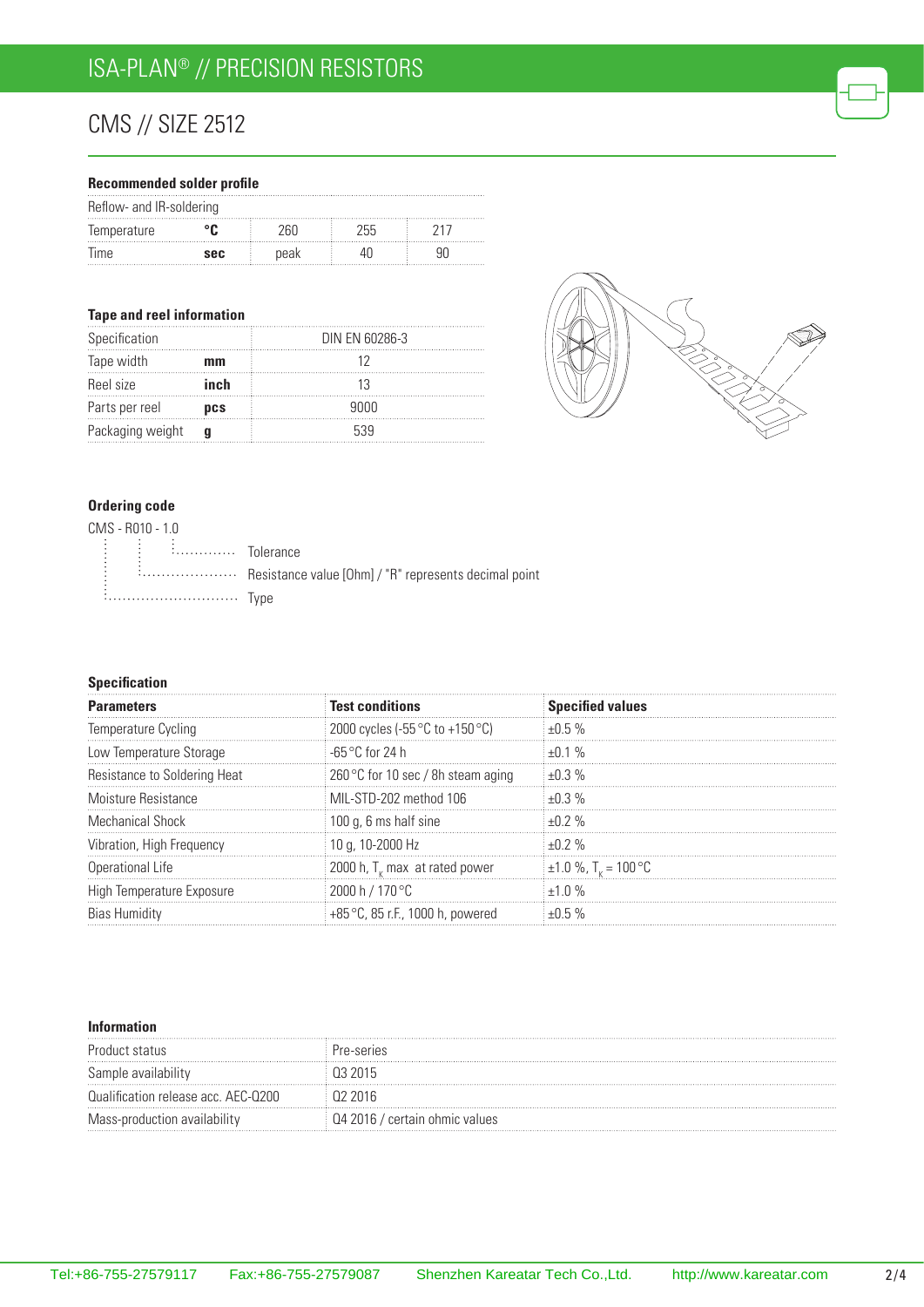# ISA-PLAN® // Precision resistors

## CMS // Size 2512

#### **Temperature dependence of the electrical resistance of CMS resistors**



#### **Power derating curve**



#### **Mechanical dimensions [mm]**



Z-YE-548

| Type                |  |     |    |                                                                          |  |
|---------------------|--|-----|----|--------------------------------------------------------------------------|--|
| CMS.                |  |     |    | $6.35 \pm 0.3$ 3.05 $\pm 0.2$ 0.4 $\pm 0.15$ 0.9 $\pm 0.2$ 0.5 $\pm 0.2$ |  |
| Solder pad type   I |  | W   | а  |                                                                          |  |
| CM <sub>S</sub>     |  | / h | 36 | $+55$                                                                    |  |